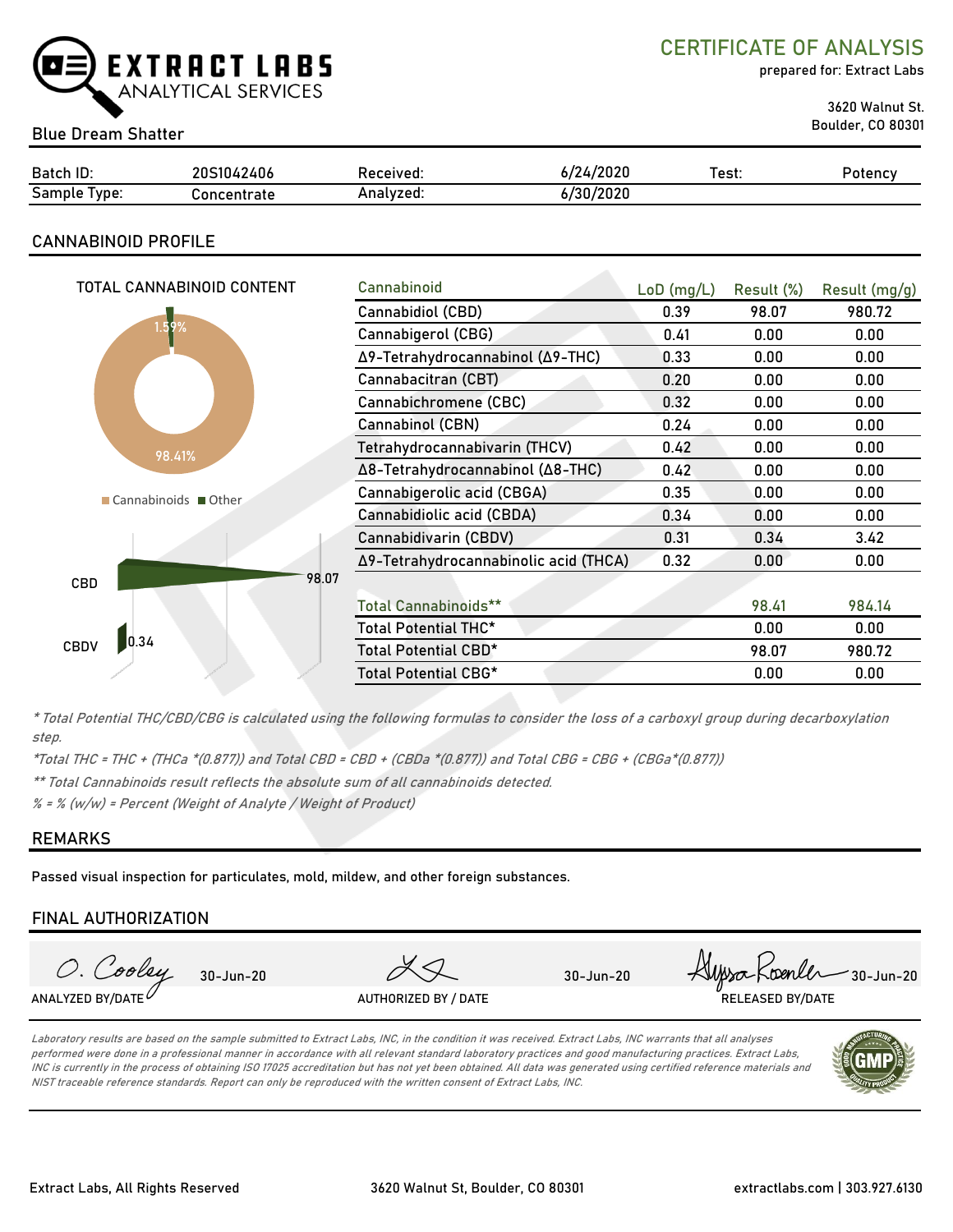

CERTIFICATE OF ANALYSIS

prepared for: Extract Labs

 3620 Walnut St. Boulder, CO 80301

### Blue Dream Shatter

| Batch ID:    | 20S1042406  | Received: | 6/24/2020 | Test: | Residual Solvents |
|--------------|-------------|-----------|-----------|-------|-------------------|
| Sample Type: | Concentrate | Analyzed: | 7/1/2020  |       |                   |
|              |             |           |           |       |                   |

### RESIDUAL SOLVENTS

| <b>SOLVENT</b>           | <b>REPORTABLE RANGE</b> | <b>RESULT</b> (ppm) |  |
|--------------------------|-------------------------|---------------------|--|
| Acetone                  | 100-1000                | 0.00                |  |
| Acetonitrile             | 100-1000                | 0.00                |  |
| Benzene                  | $0.2 - 4$               | 0.00                |  |
| <b>Butanes</b>           | 100-1000                | 0.00                |  |
| <b>Ethanol</b>           | $100 - 1000$            | 0.00                |  |
| Heptane                  | 100-1000                | 0.00                |  |
| Hexanes                  | $6 - 120$               | 0.00                |  |
| <b>Isopropyl Alcohol</b> | 100-1000                | 0.00                |  |
| Methanol                 | $100 - 1000$            | 0.00                |  |
| Pentane                  | 100-1000                | 0.00                |  |
| Propane                  | 100-1000                | 0.00                |  |
| Toluene                  | $18 - 360$              | 0.00                |  |
| Xylenes                  | 43-860                  | 0.00                |  |

### REMARKS

Passed visual inspection for particulates, mold, mildew, and other foreign substances.

### FINAL AUTHORIZATION

O. Cooley ANALYZED BY/DATE  $\overline{V}$  released by/date and the authorized by / date  $\overline{V}$  released by/date

1-Jul-20 1-Jul-20  $\forall$ 9

Laboratory results are based on the sample submitted to Extract Labs, INC, in the condition it was received. Extract Labs, INC warrants that all analyses performed were done in a professional manner in accordance with all relevant standard laboratory practices and good manufacturing practices. Extract Labs, INC is currently in the process of obtaining ISO 17025 accreditation but has not yet been obtained. All data was generated using certified reference materials and NIST traceable reference standards. Report can only be reproduced with the written consent of Extract Labs, INC.